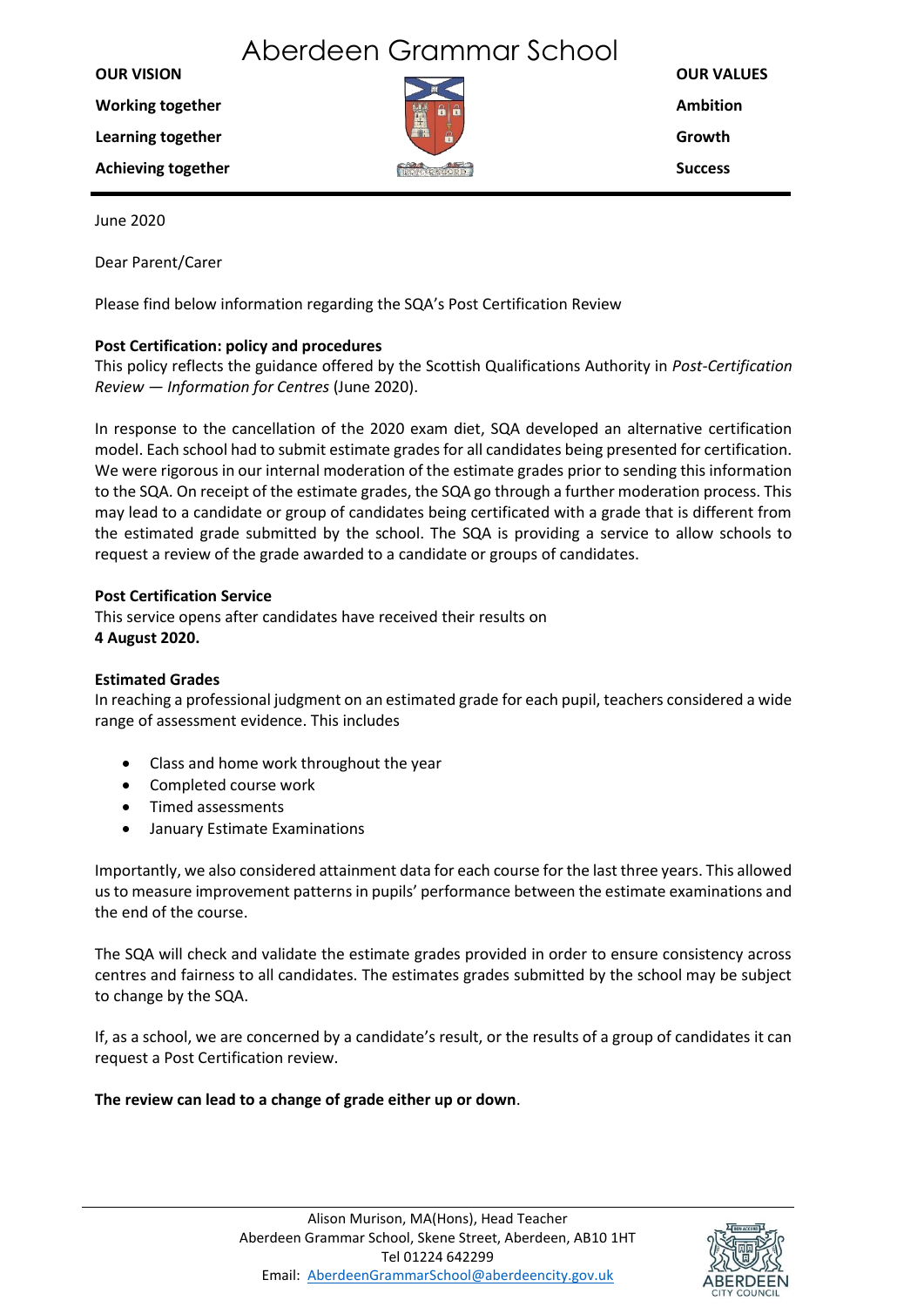#### **Review Request**

If Aberdeen Grammar School submits a request for a review for a candidate, candidate assessment evidence will be sent to the SQA and will be reviewed by Senior Examiners. The SQA will also review any completed course work. The examiner will make a holistic judgement on the totality of the evidence available to them and award the candidate a grade. There are three possible outcomes:

- Agree with the original centre estimate and upgrade the candidate result
- Disagree with the original centre estimate and confirm the grade awarded by the SQA
- Disagree with both the original centre estimate and the original grade awarded by the SQA and apply an alternative, lower grade

### **Criteria for Post Certification Review Request**

A candidate is eligible for review only when they have been awarded a lower grade than the grade estimated by the school. Assessment evidence must be available to support the review request.

It is not sufficient for a candidate's final award to be below that achieved in an estimate examination. The expectation is that there will be compelling evidence from all aspects of assessment: class tests, Unit tests, coursework and any estimate exam.

In particular, review will not be requested where:

- the final award is within the same estimated grade previously submitted to the SQA based on the assessment evidence held by Aberdeen Grammar School e.g. final award is a band 4 and the grade is a B, the school predicted grade was a 3
- the candidate's performance has shown inconsistencies during the year such that the final award falls within the range of performance evidenced

Aberdeen Grammar School will submit review requests only on the basis of assessment evidence. It cannot do so on compassionate grounds or, for example, because entry to higher education is conditional on a particular award.

Decisions about eligibility for the Post-Certification Service will be taken by Ms Murison, Head Teacher, based on advice by the relevant Faculty Principal Teacher and in conjunction with our SQA Coordinator, Miss Adams.

#### **Appeals**

If a candidate is dissatisfied with the decision taken by Aberdeen Grammar School then they can appeal. Such appeals must be submitted in writing at least seven working days prior to the end of the SQA submission window (see below). The appeal will be considered by myself as Head Teacher in partnership with the Senior Management Team. Appeals will be considered on the basis of the criteria set out above and will be final.

### **Submission of Post Certification Review requests**

Only Aberdeen Grammar School can submit a review request to SQA. Parents/carers and candidates cannot submit requests.

### **SQA Submission Window**

All requests must be submitted by the school to the SQA by 21 August 2020. However, the closing date for priority marking review requests for candidates with a conditional offer at university or college is 14 August 2019.